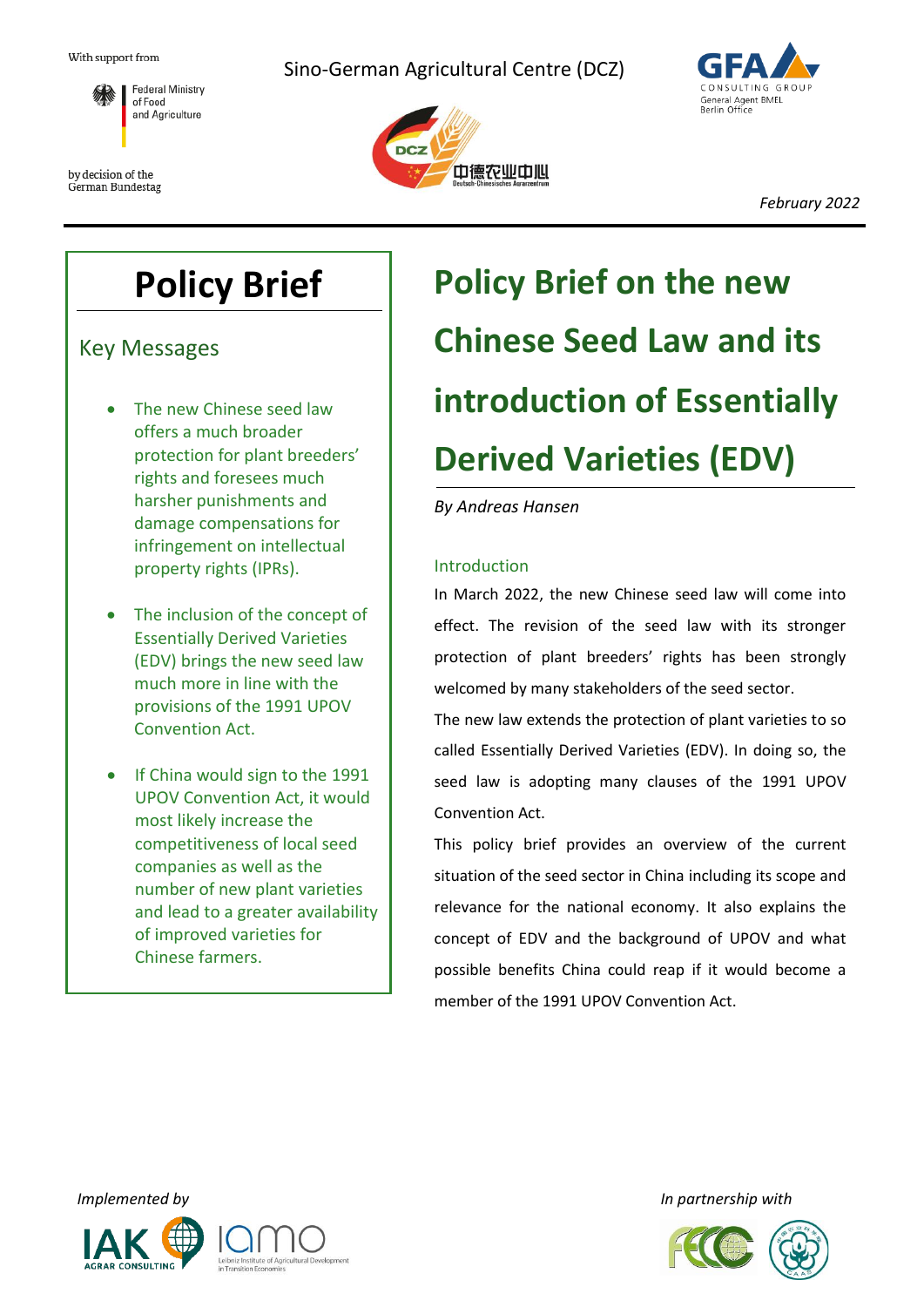

### 1) The Chinese Seed Sector and its scope and relevance for the national economy

The Chinese seed market with an annual turnover of around 21 billion USD is the second largest in the world with a volume of about 12 million tons of seeds. Within the last few years, the number of seed companies has increased from 700 to more than 6,000, most of them being registered just at county level.

The issue of seeds has become a topic of national importance since seeds have been dubbed as the chips of modern agriculture by the Chinese government. With recent trade disputes and the disruption of many supply chains due to the Covid pandemic, seeds are important not only for food security, but also for national security.

President Xi Jinping has declared the seed industry to be a top priority for the development of the agriculture sector. On the road to food and feed self-sufficiency and rural revitalization, modern seeds will play a crucial role in China. Some excerpts of recent policy documents related to the seed sector are presented below.

In February 2021, the Central Committee of the Communist Party of China and the State Council jointly issued the annual policy guidelines on agriculture and rural development, known as the "No.1 Document". The 2021 No.1 Document has set commercialization of high-quality seeds and livestock genetics as important factors for national food security, while stable supplies of grains and pork remain important.

Last year in July, the Central Committee for Deepening Overall Reform signed the Seed Industry Revitalization Action Plan at its twentieth meeting. It is only the second action plan in 60 years devoted to the seed sector, indicating how much importance China attaches to this subsector. The overall goal is self-reliance in seed technologies and to have control of seeds sources. The plan foresees a concentration of seed production for major food crops in selected regions of the country.

New varieties of plants with features such as improved yield, high nutritious quality and resistance to plant pests and diseases are a key element in increasing productivity and product quality in agriculture. The tremendous progress in agricultural productivity in various parts of the world is largely based on improved plant varieties. As more and more arable land in China has been converted for other uses and the remaining crop land is under increased environmental pressure, future increases in total grain yield can only be achieved through more efficiency. Modern seed varieties will play a major role to ensure this.

A German study on the relevance of new seed varieties and the proportion of plant breeding to the overall increases in productivity of major crops concluded that in the last 40 years, between 80% and 90% of yield increases have been due to the impact of advances in research on plant breeding and the introduction of new varieties.

As modern seeds are the result of long-term investments and technology and research, the protection of its intellectual property rights (IPRs) is essential for a continuous advancement in new innovations. Whereas in the past rather the foreign seed companies were urging the authorities to amend the current seed law and to improve the implementation of existing rules and regulations, it is now in the interest of the evolving domestic seed industry to ensure a better protection of their plant breeders rights.

There is a growing recognition in government circles that without real protection of IPRs, there will be no growth or improvement of the seed industry, a marked difference from the past. More resources have been made available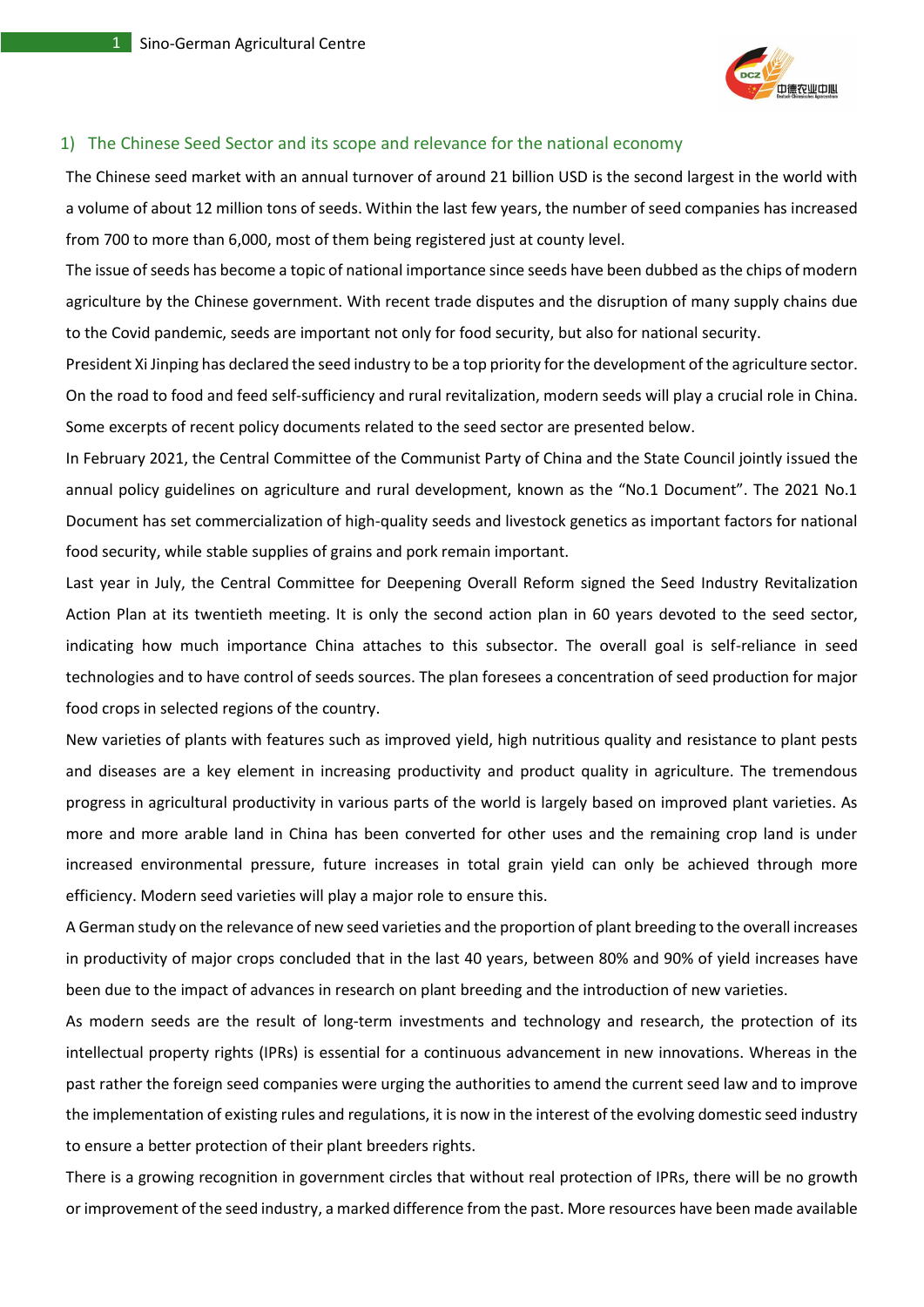

for research and development of plant and animal breeding; notably with the opening of the Nanfan Breeding Research Center on Hainan Island in the last year. The Center is administered by the Chinese Academy of Agricultural Sciences and is expected to integrate basic research, applied basic research, key technology innovation as well as product research and development. This is in line with the announcement of the Ministry of Agriculture to build the largest gene bank in the world with a capacity of more than 1,5 million plant specimens.

#### 2) The new Chinese Seed Law including the system of Essentially Derived Varieties (EDV)

In December last year, the Standing Committee of the National People's Congress of the People's Republic of China published an amended Seed Law of the People's Republic of China. Prior to this publication, the draft version of the amended Seed Law was released for public comment in August 2021.

The changes in the amended law appear welcome by most segments of the industry as they have sought these changes for several years. The amended law will come into effect on March 1, 2022. The new seed law is first and foremost about strengthening the protection of plant breeders' rights in all its aspects and the encouragement to initiate original innovation of plant breeding.

An important amendment in the new seed law is the reversal of "burden of proof" from the producer to the party which is accused of infringement of IPRs. Since in most court cases the judicial decisions have gone against parties who bear the burden of proof, this reversal of proof is a substantial strengthening of the plant breeders rights of the domestic seed companies.

The new law also grants protection to a protected variety at further stages of commercialization: from production, propagation and sale to offering for sale, export, import and storage. The new seed law also contains a provision which will enable owners of new plant variety rights to license the new variety in exchange for fees which can be contracted as fixed amounts, commissions from the sale of the new variety or other mechanisms.

The amendment increases the damages for infringement of the breeders' right. In case of intentional violations with serious consequences, punitive damages of five times the basic compensation may be imposed instead of the previous one to three times the basic compensation. The amendment, moreover, raises the maximum compensation from 3 million to 5 million RMB.

A reference to the growing efforts to nationalize seed production is the new provision in the seed law that requires any company or entity that wants to share germ plasm resources with other countries or intends to do research with foreign companies or institutions to apply for permission directly to the State Council instead of the Departments of Agriculture or Forestry.

Another indication that the government is placing increasing importance on the seed sector is the provision that arable land in designated seed production areas be declared permanent basic farmland, which would make it impossible to redesignate for purposes other than seed production.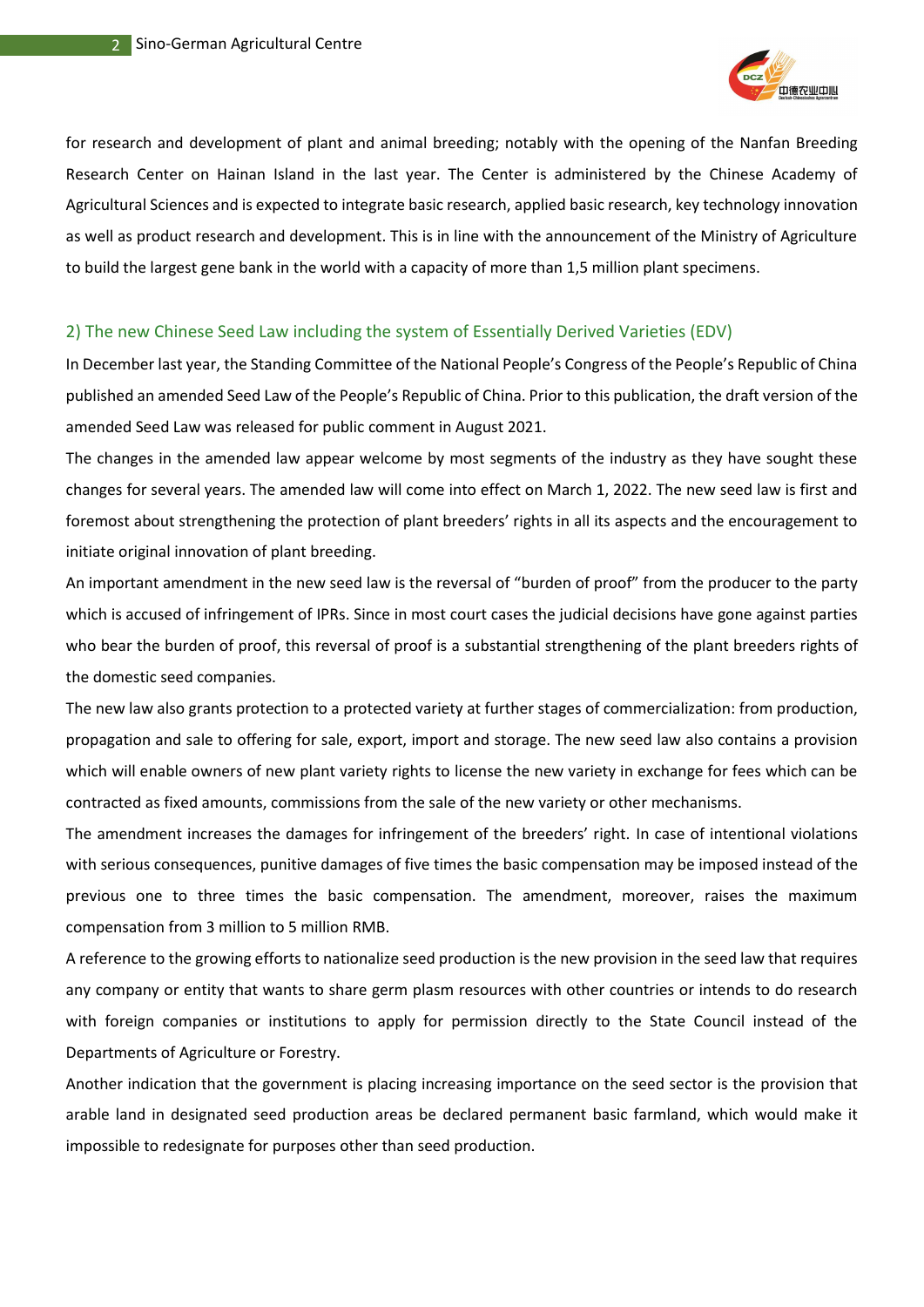

In line with a stricter control or more direct involvement of the government into the affairs of leading private companies and to ensure food security for major crops, the new seed law requests the domestic seed enterprises to carry out research on breeding of staple crops as well as on major cash crops.

The new law also paves the way for a further relaxation of restrictions regarding Genetical Modified Organisms (GMO) as it explicitly supports research on biological breeding technologies.

To improve the overall efficiency of seed production in the country, the law also requires the departments of agriculture and forestry to assume greater responsibilities concerning guiding and supporting local seed producers to ensure seed quality.

The new seed law will also strengthen the judiciary to enforce the stricter regulations towards infringement of breeders' rights and other unlawful activities. In May 2021, the Supreme People's court and the Ministry of Agriculture and Rural Affairs jointly held a forum on the protection of IPRs within the seed industry.

The Hainan Free Trade Port Intellectual Property Court was established last year as only the fifth intellectual property court in the whole country. During the National Seed Congress, held last year in Hainan, the Vice Minister of the Supreme People's Court pointed out at that it is necessary to further clarify the new plant variety judgment rules, to further unify the judicial judgment standards and increase judicial protection. This was followed by an official statement of the Supreme People's Court of the People's Republic of China in July 2021 in which the court announced the Interpretation (II) on Relevant Issues Concerning the Application of Law in the Trial of Cases Involving the Disputes over Infringement upon the Rights of New Plant Varieties ("Judicial Interpretation II").

China has developed technologies for identifying EDV and evaluating infringing plant material, e.g. a DNA fingerprinting based on molecular markers, a DNA fingerprinting database of more than 10,000 varieties and molecular evaluation standards for 35 species.

Besides strengthening the protection of legal rights and interests of owners of new plant varieties, the new law establishes a system of Essentially Derived Varieties (EDV). It defines the term "essentially" in the same way as the 1991 UPOV Convention Act. The new law will establish a benefit sharing mechanism between the owner of the original variety and the owner of the derived variety.

The amendment requires the State Council to stipulate the relevant implementing steps and to define the methods for an EDV regime. The State Council will do so when it amends the Regulations on the Protection of New Plant Varieties. By including the EDV concept and extending the scope of protection to include the harvested material of a protected plant variety, in addition to its propagating material, the new seed law is moving closer to adhere to all the provisions of the 1991 UPOV Convention Act.

With the onset of modern biotechnology breeding methods in the 1990s, it become necessary to adapt the existing UPOV convention and create a balance of protection between breeders using molecular tools and breeders using traditional breeding methods. Hence, the EDV concept was introduced in 1991. As modern technologies have evolved further (e.g., gene editing) and enable breeders nowadays to change more than one gene from an initial variety at the same time, seed industry stakeholders have recognized the need to clarify the existing article of the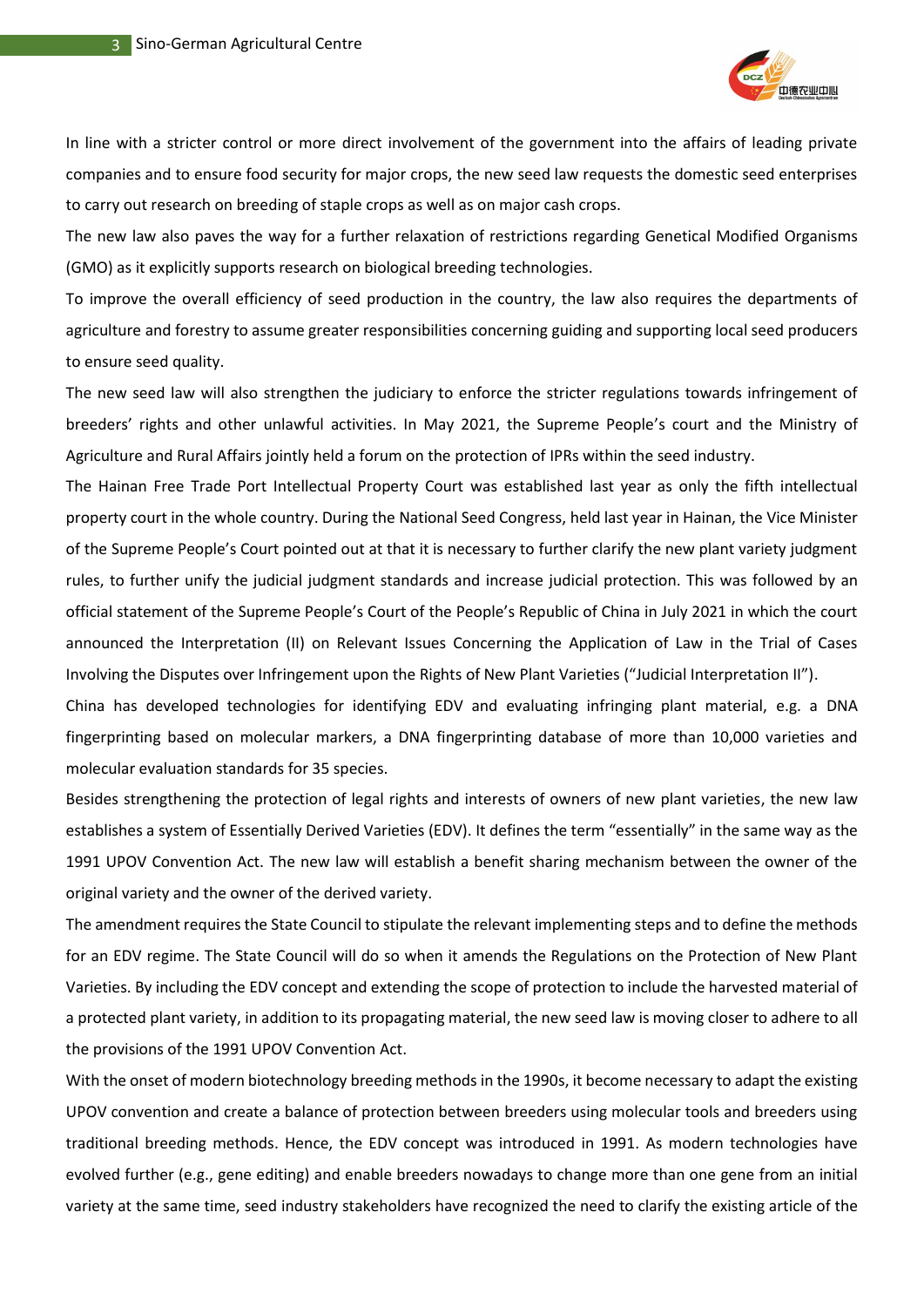

1991 UPOV Convention Act on EDV. As the understanding and implementation of the EDV concept influences breeding strategy of seed companies, it is important to bridge the gap between the existing legislation and the lived practice among plant breeders. The extension of protection to EDV in the 1991 UPOV Convention Act has been controversial from the outset, as it creates tension with the breeders' exemption. Pressure on the legitimacy of the existing UPOV system also came from breeders seeking IPRs through patent laws, as these laws have a potentially broader scope of protection and do not include breeders' exemption rights, e.g., by giving more economic benefits to rights holders at the possible expense of society as a whole by restricting further research on new varieties.

In 2009, UPOV adopted the first explanatory note to the EDV. Given the complexity of the implementation of this article, in 2013, UPOV began to organize seminars and roundtables to revise the purpose of EDV. This resulted in the adoption of a second explanatory note on EDV in 2017 which is subject of controversial discussions on a whole range of technical issues. It also led to new series of consultations within the UPOV system which started in 2019 with a seminar on the Impact of Policy on EDV on Breeding Strategy. As a result of this seminar, UPOV established a working group on EDV which just concluded its discussions at its last meeting in October 2021. The proposed revision of the explanatory note on EDV has been submitted to UPOV's Administrative and Legal Committee. It is expected that the adopted changes in the explanatory note will be officially enacted by the relevant UPOV bodies in the coming months.

Although such explanatory notes are not legally binding on UPOV member countries, they provide valuable guidance to stakeholders such as judges who have to decide on disputes. Most of the controversy revolves around what constitutes an EDV, what testing methods should be used to assess whether a variety is an EDV, and what scope of protection is provided for EDVs. The existing imprecision in the wording of the Article on EDV has led to cases where the Courts of Appeal made different judgments for the same variety than the original court. There are also different opinions among stakeholders as to whether the decision to declare a variety to be an EDV should be the responsibility of the National Plant Variety Offices or the judiciary.

## 3) Possible implications of the new Chinese Seed Law on China's membership in the International Union for the Protection of New Varieties of Plants (UPOV)

The International Union for the Protection of New Varieties of Plants (UPOV) is an intergovernmental organization based in Geneva, Switzerland. It was established in 1961 by the International Convention for the Protection of New Varieties of Plants (the "UPOV Convention"). The UPOV Convention provides the basis for members to encourage plant breeding by granting breeders of new plant varieties an IPR: the breeders' right. One of its main objectives, the promotion of innovation in plant breeding, relies on a comprehensive set of mechanisms to protect the investment of breeding companies from unfair exploitation. At the technical level, UPOV supports its members through the development of technical guidelines, such as the Guidelines on DUS Testing.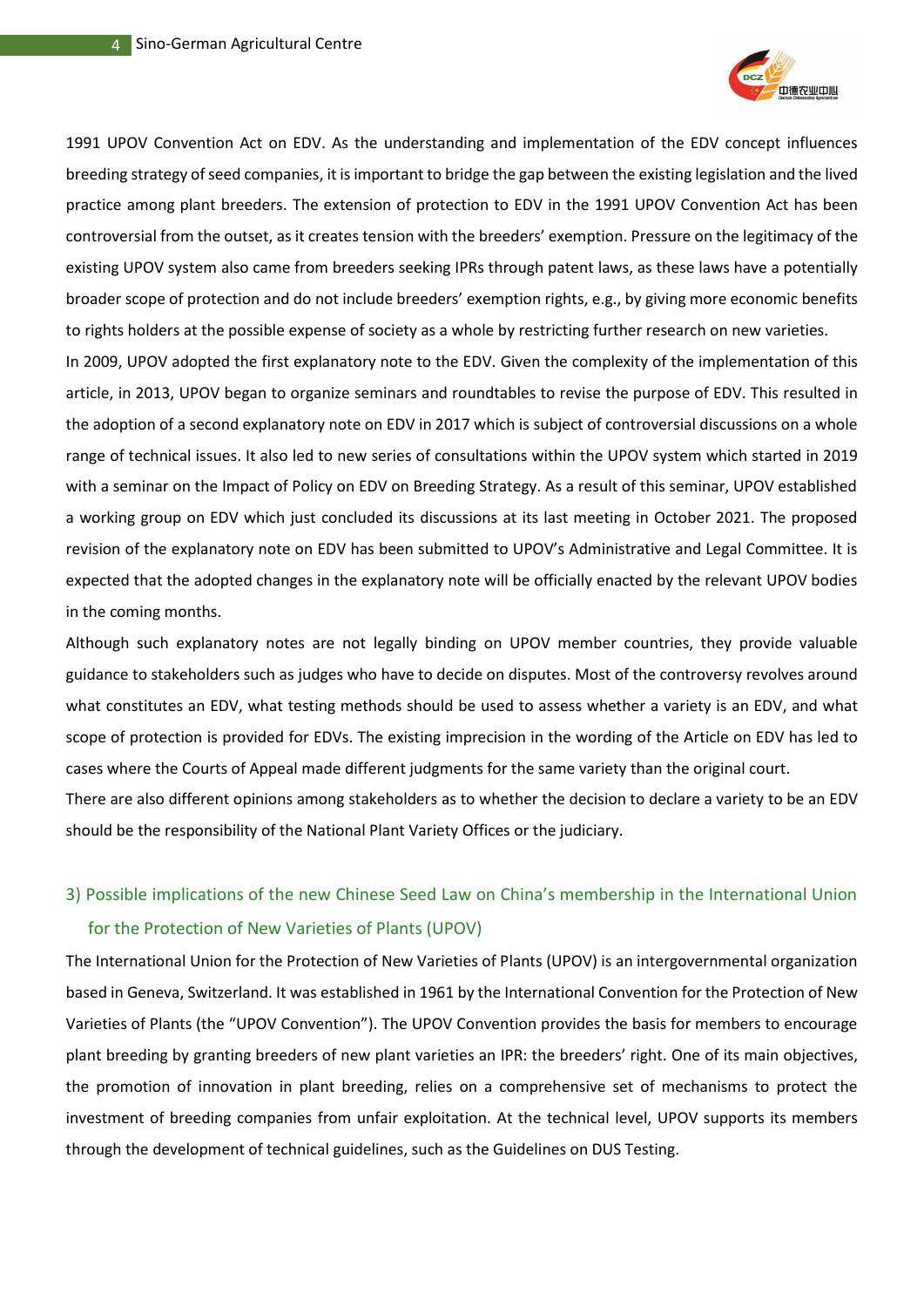

China joined UPOV in 1999, two years after it had introduced its own national Plant Variety Protection System. China's annual PVP application numbers have been the highest among UPOV members for three consecutive years. China has signed the 1978 UPOV Convention Act.

The 1991 UPOV Convention Act makes it compulsory for breeding companies of member states to grant exemption from the breeder's rights for the purpose of breeding other varieties, for scientific research and for farmers who reuse the harvested crops for their own purpose. As the 1991 UPOV Convention Act interferes with the legislation of its member states, many countries decided not to join, but to remain a signatory of the less strict 1978 UPOV Convention Act. Among these countries are many large agricultural producers like Argentina, Brazil, China, Chile, Colombia, Italy, Mexico, New Zealand and South Africa.

With the adoption of the New Seed Law and the inclusion of EDV, China is approaching the rules of the 1991 UPOV Convention Act. The signing of this Act would most likely increase the competitiveness of local seed companies and expand their scope of production, as they would have easier access to valuable varieties from abroad to be included in their breeding programs.

Based on a study of the impact of the UPOV system and general observations of the stakeholders involved, it was found that membership in UPOV is associated with the following:

- (a) increased breeding activities,
- (b) greater availability of improved varieties,
- (c) increased number of new varieties,
- (d) diversification of types of breeders (private breeders, researchers),
- (e) increased number of foreign new varieties,
- (f) increased competitiveness of domestic seed companies
- (g) improved access to foreign plant varieties and enhanced domestic breeding programs.

## Recommendations<sup>1</sup>

- 1. It is recommended that the People's Republic of China signs the 1991 UPOV Convention Act and fully implements the standard for plant variety protection contained in it at national level.
- 2. To strengthen the position of domestic plant breeders and to support their legal efforts in case of infringements of their intellectual property, the Chinese seed association might set up an organization similar to the German Seed Trust Administration which collects fees from farmers on behalf of the breeding companies and represents the companies in courts in legal disputes.
- 3. Breeding companies should be informed of the means available to them in the event of infringements of protected plant varieties. In this respect, the German Plant Breeder's Union (BDP) could support the Chinese Seed Trade Association (CNSTA) with the development of a "tool kit" that can be used by breeding companies.

<sup>&</sup>lt;sup>1</sup> Based on Otten, D. & von Köckritz, M. (2019): Seed Cooperation: Recommendations. DCZ Policy Paper.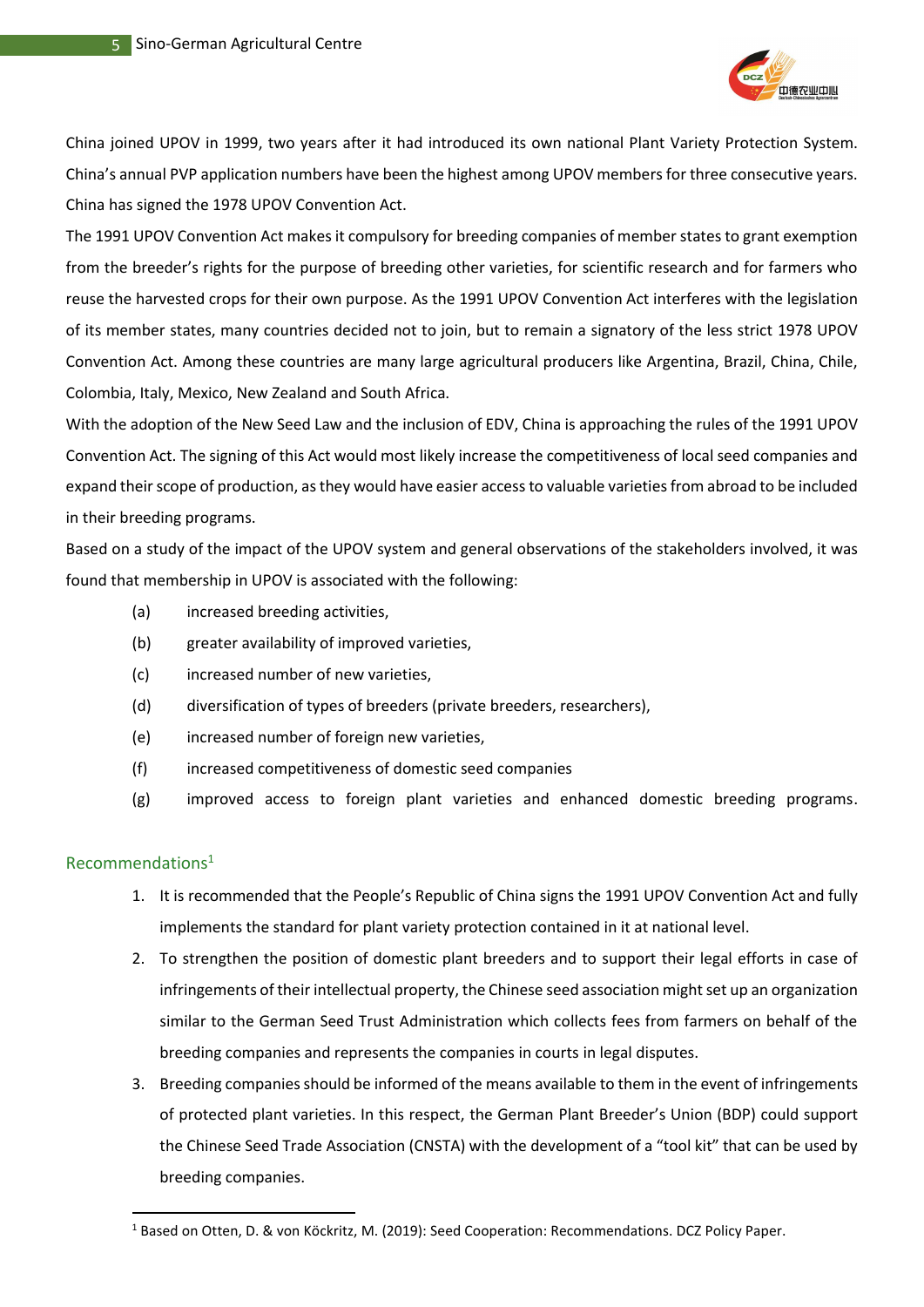

## References

- [1] Peter Button, Vice Secretary-General, UPOV Benefits of China's accession to UPOV '91, Brussel, July 2016; <https://ipkey.eu/sites/default/files/legacy-ipkey-docs/upov---benefits-of-chinas-accession-to-upov-91.pdf>
- [2] Canadian Food Inspection Agency, Essentially Derived Varieties (EDV): What you should know, CSTA 2019/12/02[; https://seedinnovation.ca/wp-content/uploads/2020/01/EDV-CSTA-Anthony-Parker-CFIA.pdf](https://seedinnovation.ca/wp-content/uploads/2020/01/EDV-CSTA-Anthony-Parker-CFIA.pdf)
- [3] Concept of essentially derived variety (EDV), Position Paper Euroseeds, Brussel, January 2014; <https://euroseeds.eu/app/uploads/2019/07/11.0043.1-Euroseeds-position-on-EDV.doc-1.pdf>
- [4] Die gesellschaftliche Bedeutung der Pflanzenzüchtung in Deutschland, Steffen Noleppa & Harald von Witzke; [https://www.bdp-online.de/de/Service/Download-](https://www.bdp-online.de/de/Service/Download-Center/GFP_Studie_Bedeutung_der_Pflanzenzuechtung_in_Deutschland.pdf)[Center/GFP\\_Studie\\_Bedeutung\\_der\\_Pflanzenzuechtung\\_in\\_Deutschland.pdf](https://www.bdp-online.de/de/Service/Download-Center/GFP_Studie_Bedeutung_der_Pflanzenzuechtung_in_Deutschland.pdf)
- [5] GAIN, Seed Industry Development a High Priority of Top Chinese Leadership, June 10, 2021; [https://apps.fas.usda.gov/newgainapi/api/Report/DownloadReportByFileName?fileName=Seed%20Industr](https://apps.fas.usda.gov/newgainapi/api/Report/DownloadReportByFileName?fileName=Seed%20Industry%20Development%20a%20High%20Priority%20of%20Top%20Chinese%20Leadership_Beijing_China%20-%20People%27s%20Republic%20of_06-08-2021.pdf) [y%20Development%20a%20High%20Priority%20of%20Top%20Chinese%20Leadership\\_Beijing\\_China%20-](https://apps.fas.usda.gov/newgainapi/api/Report/DownloadReportByFileName?fileName=Seed%20Industry%20Development%20a%20High%20Priority%20of%20Top%20Chinese%20Leadership_Beijing_China%20-%20People%27s%20Republic%20of_06-08-2021.pdf) [%20People%27s%20Republic%20of\\_06-08-2021.pdf](https://apps.fas.usda.gov/newgainapi/api/Report/DownloadReportByFileName?fileName=Seed%20Industry%20Development%20a%20High%20Priority%20of%20Top%20Chinese%20Leadership_Beijing_China%20-%20People%27s%20Republic%20of_06-08-2021.pdf)
- [6] GAIN, Final Seed Law Published, December 29, 2021; [https://apps.fas.usda.gov/newgainapi/api/Report/DownloadReportByFileName?fileName=Final%20Seed%](https://apps.fas.usda.gov/newgainapi/api/Report/DownloadReportByFileName?fileName=Final%20Seed%20Law%20Published_Beijing_China%20-%20People%27s%20Republic%20of_12-24-2021.pdf) [20Law%20Published\\_Beijing\\_China%20-%20People%27s%20Republic%20of\\_12-24-2021.pdf](https://apps.fas.usda.gov/newgainapi/api/Report/DownloadReportByFileName?fileName=Final%20Seed%20Law%20Published_Beijing_China%20-%20People%27s%20Republic%20of_12-24-2021.pdf)
- [7] Global Times, China to release milestone agricultural action plan to secure food, seed security. September 8, 2021[; https://www.globaltimes.cn/page/202109/1233721.shtml](https://www.globaltimes.cn/page/202109/1233721.shtml)
- [8] Introduction to the Notion of Essentially Derived Varieties, By Angela Martinez Lopez, Euroseeds, September 25, 2019; [https://european-seed.com/2019/09/introduction-to-the-notion-of-essentially](https://european-seed.com/2019/09/introduction-to-the-notion-of-essentially-derived-varieties/)[derived-varieties/](https://european-seed.com/2019/09/introduction-to-the-notion-of-essentially-derived-varieties/)
- [9] Introduction to UPOV;<https://www.upov.int/overview/en/upov.html>
- [10] Dr.Edgar Krieger, CIOPORA, Roundtable on Feasibility of China's accession to UPOV'1991, Brussels,06/07/2016[; https://ipkey.eu/sites/default/files/legacy-ipkey-docs/ciopora---impact-of-chinas](https://ipkey.eu/sites/default/files/legacy-ipkey-docs/ciopora---impact-of-chinas-potential-accession-to-the-act-1991-of-upov.pdf)[potential-accession-to-the-act-1991-of-upov.pdf](https://ipkey.eu/sites/default/files/legacy-ipkey-docs/ciopora---impact-of-chinas-potential-accession-to-the-act-1991-of-upov.pdf)
- [11] Proceedings of the Meetings of the UPOV Working Group on Essentially Derived Varieties; [https://www.upov.int/meetings/en/topic.jsp?group\\_id=343](https://www.upov.int/meetings/en/topic.jsp?group_id=343)
- [12] The Ten Pillars: The Position of the European Seed Industry on the Interpretation and Practical Application of the EDV Concept; [https://www.google.com/search?q=12\)+The+Ten+Pillars%3A+The+Position+of+the+European+Seed+Indust](https://www.google.com/search?q=12)+The+Ten+Pillars%3A+The+Position+of+the+European+Seed+Industry+on+the+Interpretation+and+Practical+Application+of+the+EDV+Concept&rlz=1C1GCEA_enUZ907UZ908&oq=12)%09The+Ten+Pillars%3A+The+Position+of+the+European+Seed+Industry+on+the+Interpretation+and+Practical+Application+of+the+EDV+Concept&aqs=chrome..69i57.827170j0j4&sourceid=chrome&ie=UTF-8) [ry+on+the+Interpretation+and+Practical+Application+of+the+EDV+Concept&rlz=1C1GCEA\\_enUZ907UZ908](https://www.google.com/search?q=12)+The+Ten+Pillars%3A+The+Position+of+the+European+Seed+Industry+on+the+Interpretation+and+Practical+Application+of+the+EDV+Concept&rlz=1C1GCEA_enUZ907UZ908&oq=12)%09The+Ten+Pillars%3A+The+Position+of+the+European+Seed+Industry+on+the+Interpretation+and+Practical+Application+of+the+EDV+Concept&aqs=chrome..69i57.827170j0j4&sourceid=chrome&ie=UTF-8) [&oq=12\)%09The+Ten+Pillars%3A+The+Position+of+the+European+Seed+Industry+on+the+Interpretation+](https://www.google.com/search?q=12)+The+Ten+Pillars%3A+The+Position+of+the+European+Seed+Industry+on+the+Interpretation+and+Practical+Application+of+the+EDV+Concept&rlz=1C1GCEA_enUZ907UZ908&oq=12)%09The+Ten+Pillars%3A+The+Position+of+the+European+Seed+Industry+on+the+Interpretation+and+Practical+Application+of+the+EDV+Concept&aqs=chrome..69i57.827170j0j4&sourceid=chrome&ie=UTF-8) [and+Practical+Application+of+the+EDV+Concept&aqs=chrome..69i57.827170j0j4&sourceid=chrome&ie=U](https://www.google.com/search?q=12)+The+Ten+Pillars%3A+The+Position+of+the+European+Seed+Industry+on+the+Interpretation+and+Practical+Application+of+the+EDV+Concept&rlz=1C1GCEA_enUZ907UZ908&oq=12)%09The+Ten+Pillars%3A+The+Position+of+the+European+Seed+Industry+on+the+Interpretation+and+Practical+Application+of+the+EDV+Concept&aqs=chrome..69i57.827170j0j4&sourceid=chrome&ie=UTF-8) [TF-8](https://www.google.com/search?q=12)+The+Ten+Pillars%3A+The+Position+of+the+European+Seed+Industry+on+the+Interpretation+and+Practical+Application+of+the+EDV+Concept&rlz=1C1GCEA_enUZ907UZ908&oq=12)%09The+Ten+Pillars%3A+The+Position+of+the+European+Seed+Industry+on+the+Interpretation+and+Practical+Application+of+the+EDV+Concept&aqs=chrome..69i57.827170j0j4&sourceid=chrome&ie=UTF-8)
- [13] UPOV Seminar on the Impact of Policy on Essentially Derived Varieties (EDVs) on Breeding Strategy (UPOV/SEM/GE/19); [https://www.upov.int/meetings/en/details.jsp?meeting\\_id=50787](https://www.upov.int/meetings/en/details.jsp?meeting_id=50787)